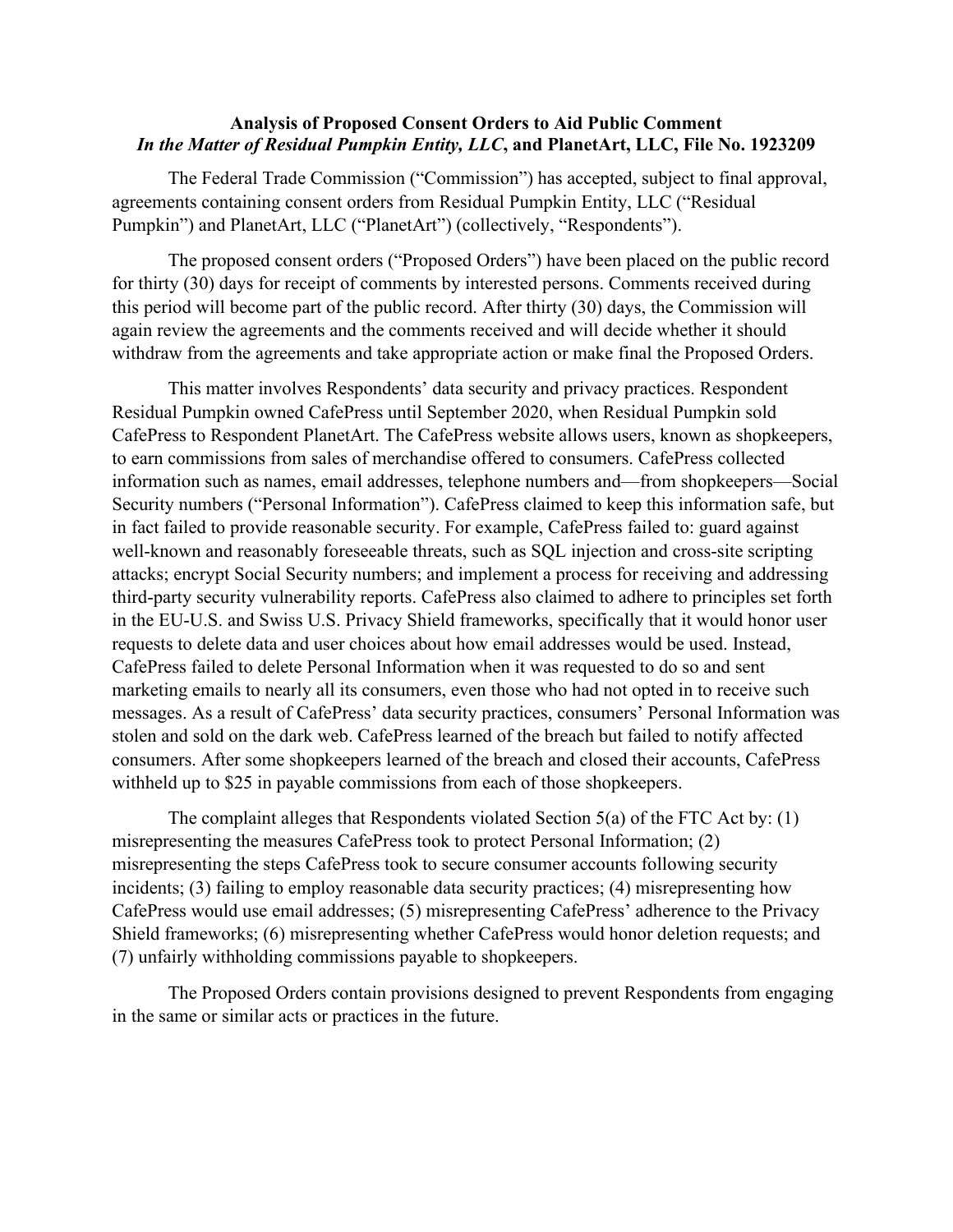## **Summary of Proposed Order with Residual Pumpkin**

**Part I** prohibits Residual Pumpkin from misrepresenting: (1) privacy and security measures it takes to prevent unauthorized access to Personal Information; (2) the extent to which Residual Pumpkin is a member of any privacy or security program sponsored by a government, self-regulatory, or standard-setting organization; (3) privacy and security measures to honor users' privacy choices; (4) information deletion and retention practices; and (5) the extent to which it maintains and protects the privacy, security, availability, confidentiality, or integrity of Personal Information.

Part II requires Residual Pumpkin to establish and implement, and thereafter maintain, a comprehensive information security program ("Security Program") that protects the privacy, security, confidentiality, and integrity of Personal Information.

**Part III** requires Residual Pumpkin to obtain initial and biennial data security assessments for 20 years.

**Part IV** requires Residual Pumpkin to disclose all material facts to the assessor and prohibits Residual Pumpkin from misrepresenting any fact material to the assessment required by Part II.

Part V requires Residual Pumpkin to submit an annual certification from a senior corporate manager (or senior officer responsible for its Security Program) that Residual Pumpkin has implemented the requirements of the order and is not aware of any material noncompliance that has not been corrected or disclosed to the Commission.

**Part VI** requires Residual Pumpkin to notify the Commission of a "Covered Incident" within thirty days of discovering such incident.

**Parts VII** and **VIII** require Residual Pumpkin to pay to the Commission \$500,000 and describe the procedures and legal rights related to that payment.

**Part IX** requires Residual Pumpkin to provide customer information to enable the Commission to administer consumer redress.

Part X requires Residual Pumpkin to submit an acknowledgement of receipt of the order, including all officers or directors and employees having managerial responsibilities for conduct related to the subject matter of the order, and to obtain acknowledgements from each individual or entity to which a Residual Pumpkin has delivered a copy of the order.

**Part XI** requires Residual Pumpkin to file compliance reports with the Commission and to notify the Commission of bankruptcy filings or changes in corporate structure that might affect compliance obligations.

Part XII contains recordkeeping requirements for accounting records, personnel records, consumer correspondence, advertising and marketing materials, and claim substantiation, as well as all records necessary to demonstrate compliance with the order.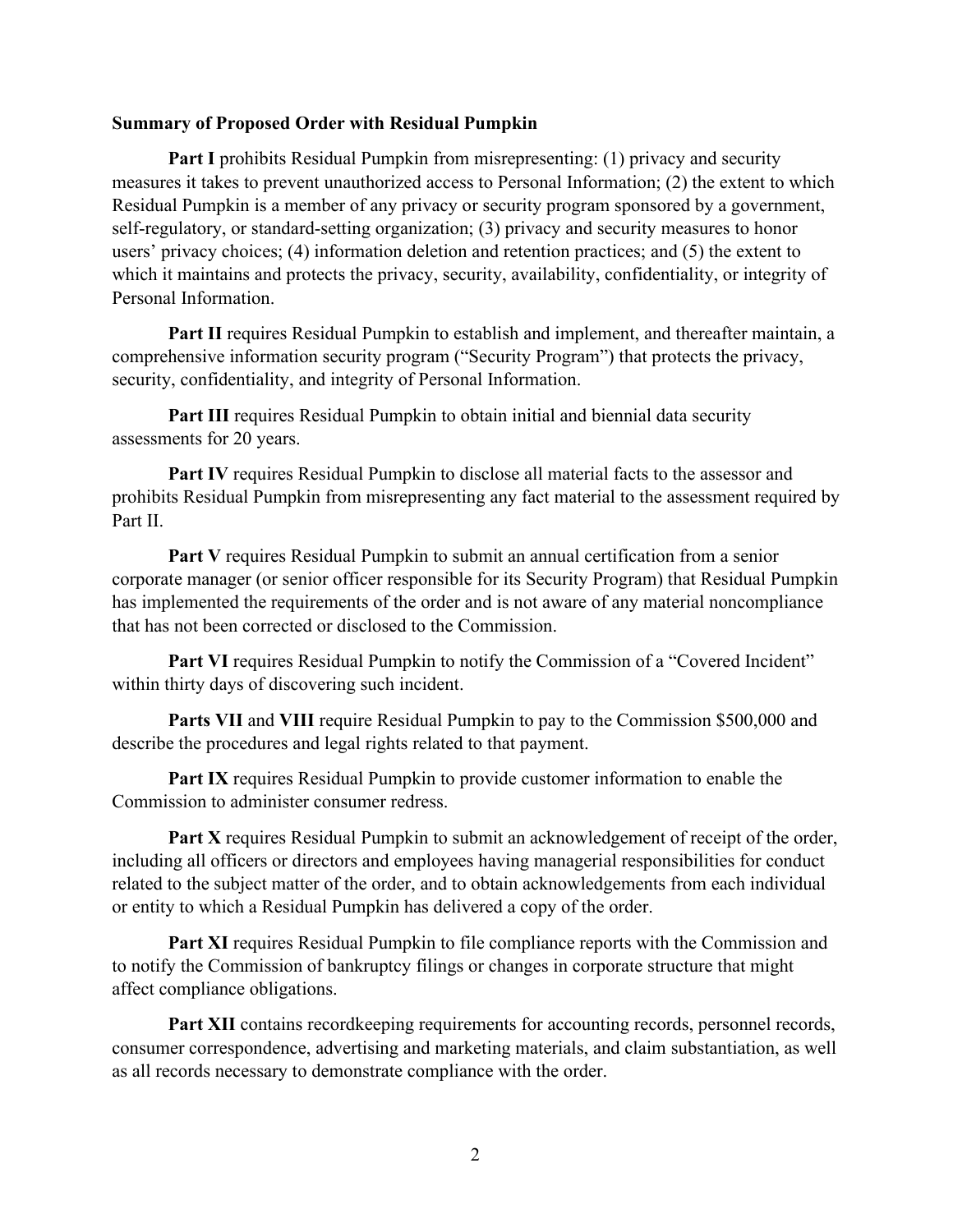Part XIII contains other requirements related to the Commission's monitoring of Respondent's order compliance.

 order will terminate in twenty (20) years. **Part XIV** provides the effective dates of the order, including that, with exceptions, the

## **Summary of Proposed Order with PlanetArt**

**Part I** prohibits PlanetArt from misrepresenting: (1) privacy and security measures it takes to prevent unauthorized access to Personal Information; (2) the extent to which PlanetArt is a member of any privacy or security program sponsored by a government, self-regulatory, or standard-setting organization; (3) privacy and security measures to honor users' privacy choices; (4) information deletion and retention practices; and (5) the extent to which it maintains and protects the privacy, security, availability, confidentiality, or integrity of Personal Information.

Part II requires PlanetArt to establish and implement, and thereafter maintain, a comprehensive information security program that protects the privacy, security, confidentiality, and integrity of Personal Information.

**Part III** requires PlanetArt to obtain initial and biennial data security assessments for 20 years.

 **Part IV** requires PlanetArt to disclose all material facts to the assessor and prohibits PlanetArt from misrepresenting any fact material to the assessment required by Part II.

 **Part V** requires PlanetArt to submit an annual certification from a senior corporate manager (or senior officer responsible for its Security Program) that PlanetArt has implemented the requirements of the order and is not aware of any material noncompliance that has not been corrected or disclosed to the Commission.

**Part VI** requires PlanetArt to notify the Commission of a "Covered Incident" within thirty days of discovering such incident.

Parts VII requires PlanetArt to provide notice to consumers to inform them of the breach and the settlement with the FTC.

**Part VIII** requires PlanetArt to submit an acknowledgement of receipt of the order, including all officers or directors and employees having managerial responsibilities for conduct related to the subject matter of the order, and to obtain acknowledgements from each individual or entity to which a PlanetArt has delivered a copy of the order.

**Part IX** requires PlanetArt to file compliance reports with the Commission and to notify the Commission of bankruptcy filings or changes in corporate structure that might affect compliance obligations.

**Part X** contains record keeping requirements for accounting records, personnel records, consumer correspondence, advertising and marketing materials, and claim substantiation, as well as all records necessary to demonstrate compliance with the order.